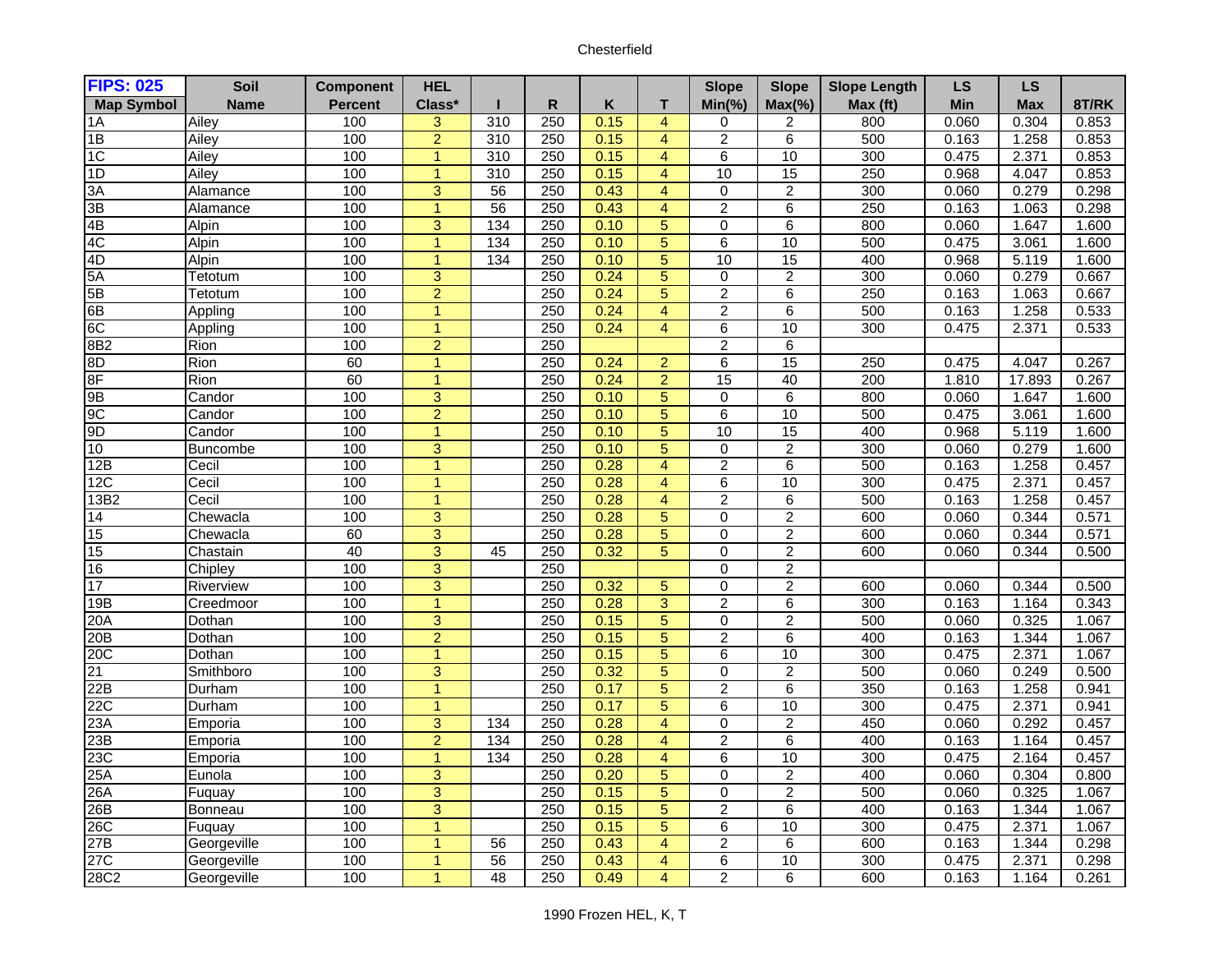| <b>FIPS: 025</b>  | Soil             | <b>Component</b> | <b>HEL</b>                     |                  |              |              |                | <b>Slope</b>        | <b>Slope</b>                     | <b>Slope Length</b> | LS             | <b>LS</b>      |                |
|-------------------|------------------|------------------|--------------------------------|------------------|--------------|--------------|----------------|---------------------|----------------------------------|---------------------|----------------|----------------|----------------|
| <b>Map Symbol</b> | <b>Name</b>      | <b>Percent</b>   | Class*                         |                  | $\mathsf{R}$ | Κ            | T.             | $Min(\% )$          | $Max(\%)$                        | Max (ft)            | Min            | <b>Max</b>     | 8T/RK          |
| 29A               | Pelion           | 100              | $\mathbf{1}$                   |                  | 250          | 0.17         | $\overline{3}$ | $\mathbf 0$         | 2                                | 450                 | 0.060          | 0.292          | 0.565          |
| 29B               | Pelion           | 100              | $\mathbf{1}$                   |                  | 250          | 0.17         | $\overline{3}$ | $\overline{2}$      | $\overline{6}$                   | 350                 | 0.163          | 1.258          | 0.565          |
| 29C               | Pelion           | 100              | $\mathbf{1}$                   |                  | 250          | 0.17         | 3              | 6                   | 10                               | 300                 | 0.475          | 2.371          | 0.565          |
| 29D               | Pelion           | 100              | $\overline{1}$                 |                  | 250          | 0.17         | $\overline{3}$ | 10                  | 15                               | 250                 | 0.968          | 4.047          | 0.565          |
| 31A               | Goldsboro        | 100              | $\overline{3}$                 |                  | 250          | 0.17         | $\overline{5}$ | $\overline{0}$      | $\overline{2}$                   | 500                 | 0.060          | 0.325          | 0.941          |
| 32B               | Goldston         | 100              | $\overline{2}$                 |                  | 250          |              |                | $\overline{2}$      | 6                                |                     |                |                |                |
| 32C               | Goldston         | 100              | $\mathbf{1}$                   |                  | 250          |              |                | $\overline{6}$      | 10                               |                     |                |                |                |
| 32D               | Goldston         | 100              | $\mathbf{1}$                   |                  | 250          |              |                | 10                  | 15                               |                     |                |                |                |
| 32E               | Goldston         | 100              | $\mathbf{1}$                   |                  | 250          |              |                | 15                  | $\overline{25}$                  |                     |                |                |                |
| 34A               | Kirksey          | 100              | 3                              |                  | 250          |              |                | $\pmb{0}$           | $\overline{2}$                   |                     |                |                |                |
| 34B               | Kirksey          | 100              | $\overline{2}$                 |                  | 250          |              |                | $\overline{2}$      | $\overline{6}$                   |                     |                |                |                |
| 36B               | Herndon          | 100              | $\mathbf{1}$                   | 56               | 250          | 0.43         | 5              | $\overline{2}$      | 6                                | 600                 | 0.163          | 1.344          | 0.372          |
| 36C               | Herndon          | 100              | 1                              | 56               | 250          | 0.43         | $\overline{5}$ | $\overline{6}$      | 10                               | 300                 | 0.475          | 2.371          | 0.372          |
| 37B2              | Herndon          | 100              | $\overline{1}$                 | 48               | 250          | 0.49         | $\overline{4}$ | $\overline{2}$      | $\overline{6}$                   | 600                 | 0.163          | 1.344          | 0.261          |
| 37C2              | Herndon          | 100              | $\mathbf{1}$                   | 48               | 250          | 0.49         | $\overline{4}$ | 6                   | 10                               | 300                 | 0.475          | 2.371          | 0.261          |
| 39A               | Hornsville       | 100              | $\overline{3}$                 | $\overline{134}$ | 250          | 0.15         | $\overline{5}$ | 0                   | $\overline{2}$                   | 400                 | 0.060          | 0.304          | 1.067          |
| 39 <sub>B</sub>   | Hornsville       | 100              | $\overline{2}$                 | 134              | 250          | 0.15         | $\overline{5}$ | $\overline{2}$      | $\overline{6}$                   | 350                 | 0.163          | 1.258          | 1.067          |
| 41A               | Kenansville      | 100              | $\overline{3}$                 |                  | 250          | 0.15         | $\overline{5}$ | $\overline{0}$      | $\overline{2}$                   | 450                 | 0.060          | 0.292          | 1.067          |
| 41B               | Kenansville      | 100              | $\overline{3}$                 |                  | 250          | 0.15         | $\overline{5}$ | $\overline{2}$      | $\overline{6}$                   | 350                 | 0.163          | 1.258          | 1.067          |
| 43B               | _akeland         | 100              | 3                              | 134              | 250          | 0.10         | $\overline{5}$ | $\overline{2}$      | $\overline{6}$                   | 800                 | 0.163          | 1.647          | 1.600          |
| 43C               | _akeland         | 100              | $\overline{1}$                 | 134              | 250          | 0.10         | $\overline{5}$ | 6                   | 10                               | 500                 | 0.475          | 3.061          | 1.600          |
| 43D               | Lakeland         | 100              | 1                              | 134              | 250          | 0.10         | 5              | 10                  | 15                               | 400                 | 0.968          | 5.119          | 1.600          |
| 43E               | Lakeland         | 100<br>100       | $\mathbf{1}$                   | 134              | 250          | 0.10         | 5              | 15                  | $\overline{25}$                  | 300                 | 1.810          | 10.202         | 1.600          |
| 45B<br>49B        | Lucy             | 100              | $\overline{3}$<br>$\mathbf{1}$ |                  | 250<br>250   | 0.15         | 5<br>4         | $\overline{2}$      | $\overline{6}$<br>$\overline{6}$ | 350                 | 0.163          | 1.258          | 1.067          |
| 49C               | Mayodan          | 100              | $\mathbf{1}$                   |                  | 250          | 0.24<br>0.24 | $\overline{4}$ | 2<br>$\overline{6}$ | 10                               | 500<br>300          | 0.163<br>0.475 | 1.503<br>2.371 | 0.533<br>0.533 |
| 51B               | Mayodan<br>Alaga | 100              | $\overline{3}$                 |                  | 250          | 0.10         | $\overline{5}$ | $\overline{2}$      | $\overline{6}$                   | 400                 | 0.163          | 1.344          | 1.600          |
| 53B               | Nankin           | 100              | $\mathbf{1}$                   |                  | 250          | 0.17         | $\overline{3}$ | $\overline{2}$      | $\overline{6}$                   | 350                 | 0.163          | 1.258          | 0.565          |
| 53C               | Nankin           | 100              | $\mathbf{1}$                   |                  | 250          | 0.17         | $\overline{3}$ | 6                   | 10                               | 300                 | 0.475          | 2.371          | 0.565          |
| 54A               | Norfolk          | 100              | 3                              |                  | 250          | 0.17         | $\overline{5}$ | 0                   | $\overline{2}$                   | 600                 | 0.060          | 0.344          | 0.941          |
| 54B               | Norfolk          | 100              | $\overline{2}$                 |                  | 250          | 0.17         | $\overline{5}$ | $\overline{2}$      | $\overline{6}$                   | 500                 | 0.163          | 1.503          | 0.941          |
| 56B               | <b>Badin</b>     | 100              | $\overline{a}$                 |                  | 250          | 0.43         | $\overline{4}$ | $\overline{2}$      | $\overline{6}$                   | 350                 | 0.163          | 1.258          | 0.298          |
| 56C               | Nason            | 100              | $\mathbf{1}$                   |                  | 250          | 0.43         | $\overline{4}$ | 6                   | 10                               | 300                 | 0.475          | 2.371          | 0.298          |
| 56D               | Nason            | 100              | $\mathbf{1}$                   |                  | 250          | 0.43         | $\overline{4}$ | 10                  | 15                               | 250                 | 0.968          | 4.047          | 0.298          |
| 57B2              | <b>Badin</b>     | 100              | $\blacktriangleleft$           |                  | 250          |              |                | $\overline{2}$      | 6                                |                     |                |                |                |
| 57C2              | <b>Badin</b>     | 100              | $\mathbf{1}$                   |                  | 250          |              |                | $\overline{6}$      | 10                               |                     |                |                |                |
| 58A               | Orangeburg       | 100              | 3                              |                  | 250          | 0.10         | 5              | $\pmb{0}$           | $\boldsymbol{2}$                 | 600                 | 0.060          | 0.344          | 1.600          |
| 58B               | Orangeburg       | 100              | $\mathbf{1}$                   |                  | 250          | 0.10         | $\overline{5}$ | $\overline{2}$      | $\overline{6}$                   | 500                 | 0.163          | 1.503          | 1.600          |
| 58C               | Orangeburg       | 100              | $\mathbf{1}$                   |                  | 250          | 0.10         | $\overline{5}$ | 10                  | 15                               | 400                 | 0.968          | 5.119          | 1.600          |
| 59                | Ogeechee         | 100              | $\overline{3}$                 |                  | 250          |              |                | 0                   | $\overline{2}$                   |                     |                |                |                |
| 60                | Osier            | 100              | $\overline{3}$                 |                  | 250          | 0.10         | $\overline{5}$ | 0                   | $\overline{2}$                   | 500                 | 0.060          | 0.325          | 1.600          |
| 61C               | Pacolet          | 100              | $\mathbf{1}$                   | 86               | 250          | 0.20         | 3              | 6                   | 10                               | 300                 | 0.475          | 2.371          | 0.480          |
| 63C2              | Pacolet          | 100              | $\mathbf{1}$                   |                  | 250          |              |                | $\overline{6}$      | 10                               |                     |                |                |                |
| 64D               | Pacolet          | 100              | 1                              | 86               | 250          | 0.20         | 3              | 10                  | 15                               | 250                 | 0.968          | 4.047          | 0.480          |
| 64E               | Pacolet          | 100              |                                | 86               | 250          | 0.20         | $\overline{3}$ | 15                  | $\overline{25}$                  | 200                 | 1.810          | 8.330          | 0.480          |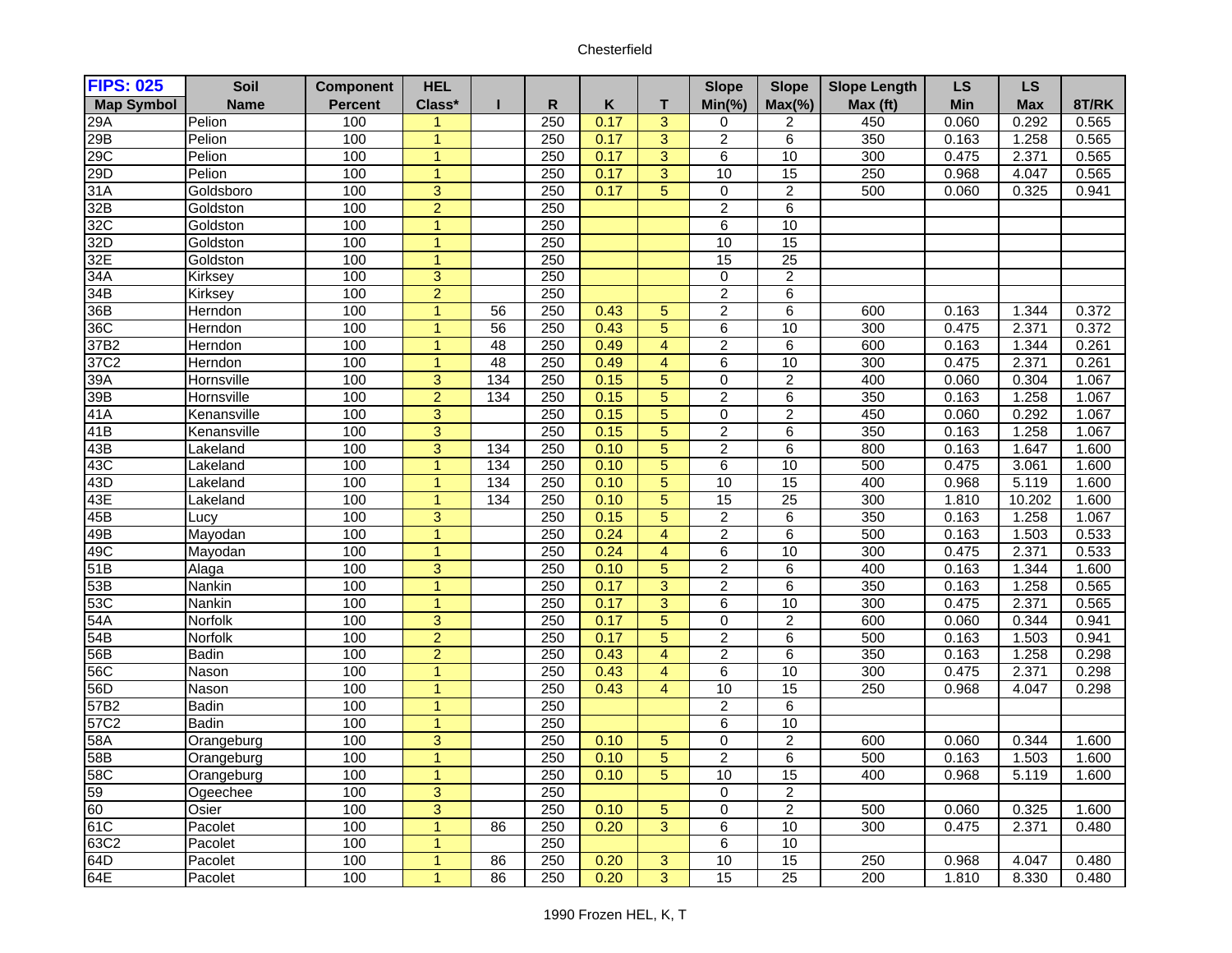| <b>FIPS: 025</b>  | Soil              | <b>Component</b> | <b>HEL</b>     |                 |              |      |                         | <b>Slope</b>    | <b>Slope</b>    | <b>Slope Length</b> | LS         | <b>LS</b>  |       |
|-------------------|-------------------|------------------|----------------|-----------------|--------------|------|-------------------------|-----------------|-----------------|---------------------|------------|------------|-------|
| <b>Map Symbol</b> | <b>Name</b>       | <b>Percent</b>   | Class*         | ш               | $\mathsf{R}$ | Κ    | T.                      | $Min(\% )$      | $Max(\%)$       | Max (ft)            | <b>Min</b> | <b>Max</b> | 8T/RK |
| 67                | Paxville          | 100              | 3              | 86              | 250          | 0.20 | $\overline{5}$          | 0               | 2               | 600                 | 0.060      | 0.344      | 0.800 |
| 68D               | Pinkston          | 100              | $\overline{1}$ |                 | 250          | 0.32 | $\overline{2}$          | 10              | 15              | 300                 | 0.968      | 4.433      | 0.200 |
| 68E               | Pinkston          | 100              | $\mathbf{1}$   |                 | 250          | 0.32 | $\overline{a}$          | $\overline{15}$ | $\overline{25}$ | 300                 | 1.810      | 10.202     | 0.200 |
| 69                | Portsmouth        | 100              | $\overline{3}$ |                 | 250          | 0.24 | $\overline{5}$          | $\overline{0}$  | $\overline{2}$  | 600                 | 0.060      | 0.344      | 0.667 |
| 70                | Rains             | 100              | $\overline{3}$ | 86              | 250          | 0.20 | $\overline{5}$          | $\overline{0}$  | $\overline{2}$  | 500                 | 0.060      | 0.325      | 0.800 |
| 71                | Coxville          | 100              | $\overline{3}$ | 56              | 250          | 0.28 | $\overline{5}$          | 0               | $\overline{2}$  | 500                 | 0.060      | 0.325      | 0.571 |
| 73                | Rutlege           | 100              | $\overline{3}$ |                 | 250          | 0.17 | $\overline{5}$          | $\mathbf 0$     | $\overline{2}$  | 500                 | 0.060      | 0.325      | 0.941 |
| 74                | Johnston          | 100              | $\overline{3}$ |                 | 250          | 0.20 | $\overline{5}$          | $\Omega$        | $\overline{2}$  | 500                 | 0.060      | 0.325      | 0.800 |
| 76A               | Suffolk           | 100              | $\overline{3}$ | 134             | 250          | 0.24 | $\overline{4}$          | $\Omega$        | $\overline{2}$  | 600                 | 0.060      | 0.344      | 0.533 |
| 76B               | Suffolk           | 100              | $\overline{1}$ | 134             | 250          | 0.24 | $\overline{\mathbf{4}}$ | $\overline{c}$  | $\,6$           | 500                 | 0.163      | 1.503      | 0.533 |
| 76C               | Suffolk           | 100              | $\overline{1}$ | 134             | 250          | 0.24 | $\overline{4}$          | $\overline{6}$  | 10              | 400                 | 0.475      | 2.738      | 0.533 |
| 78B               | Tatum             | 100              | $\mathbf{1}$   |                 | 250          | 0.43 | $\overline{4}$          | $\overline{c}$  | $\,6$           | 500                 | 0.163      | 1.503      | 0.298 |
| 78C               | Tatum             | 100              | $\mathbf{1}$   |                 | 250          | 0.43 | $\overline{4}$          | 6               | 10              | 400                 | 0.475      | 2.738      | 0.298 |
| 78D               | Tatum             | 100              | $\overline{1}$ |                 | 250          | 0.43 | $\overline{4}$          | 10              | 15              | 300                 | 0.968      | 4.433      | 0.298 |
| 79B2              | Tatum             | 100              | 1              |                 | 250          |      |                         | $\overline{2}$  | $\overline{6}$  |                     |            |            |       |
| 80C2              | Tatum             | 100              | $\overline{1}$ |                 | 250          | 0.24 | 3                       | $\overline{6}$  | 10              | 300                 | 0.475      | 2.371      | 0.400 |
| 82D               | <b>Badin</b>      | 100              | $\overline{1}$ |                 | 250          | 0.43 | $\overline{4}$          | 10              | 15              | 250                 | 0.968      | 4.433      | 0.298 |
| 82E               | <b>Badin</b>      | 100              | $\mathbf{1}$   |                 | 250          | 0.43 | $\overline{4}$          | 15              | 25              | 200                 | 1.810      | 8.330      | 0.298 |
| 82F               | <b>Badin</b>      | 100              | $\overline{1}$ |                 | 250          | 0.43 | $\overline{4}$          | $\overline{25}$ | 40              | 200                 | 4.165      | 17.893     | 0.298 |
| 84B               | Troup             | 100              | $\overline{3}$ |                 | 250          |      |                         | $\overline{c}$  | $\overline{6}$  |                     |            |            |       |
| 84C               | Troup             | 100              | $\overline{2}$ |                 | 250          |      |                         | 6               | 10              |                     |            |            |       |
| 86                | Udipsamments      | 100              | $\overline{3}$ | 134             | 250          | 0.10 | $\overline{5}$          | $\mathbf 0$     | $\overline{6}$  | 500                 | 0.060      | 1.063      | 1.600 |
| 87                | <b>Udorthents</b> | 100              | $\overline{3}$ |                 | 250          | 0.28 | $\overline{5}$          | 0               | $\,6$           | 500                 | 0.060      | 1.063      | 0.571 |
| 88A               | Varina            | 100              | $\overline{3}$ |                 | 250          | 0.17 | $\overline{4}$          | 0               | $\overline{2}$  | 400                 | 0.060      | 0.304      | 0.753 |
| 88B               | Varina            | 100              | $\overline{2}$ |                 | 250          | 0.17 | $\overline{4}$          | $\overline{2}$  | $\overline{6}$  | 350                 | 0.163      | 1.258      | 0.753 |
| 89B               | Vaucluse          | 100              | $\overline{1}$ | 134             | 250          | 0.15 | $\overline{3}$          | $\overline{2}$  | $\overline{6}$  | 400                 | 0.163      | 1.344      | 0.640 |
| 89C               | Vaucluse          | 100              | $\overline{1}$ | 134             | 250          | 0.15 | $\overline{3}$          | $\overline{6}$  | 10              | 300                 | 0.475      | 2.371      | 0.640 |
| 89D               | Vaucluse          | 100              | $\overline{1}$ | $\frac{134}{2}$ | 250          | 0.15 | $\overline{3}$          | 10              | 15              | 200                 | 0.968      | 3.620      | 0.640 |
| 90B               | Vaucluse          | 100              | $\mathbf{1}$   | 134             | 250          | 0.15 | $\overline{3}$          | $\overline{2}$  | $\overline{6}$  | 400                 | 0.163      | 1.344      | 0.640 |
| 90C               | Vaucluse          | 100              | $\mathbf{1}$   | $\frac{134}{2}$ | 250          | 0.15 | 3                       | $\,6$           | 10              | 300                 | 0.475      | 2.371      | 0.640 |
| 90 <sub>D</sub>   | Vaucluse          | 100              | $\overline{1}$ | 134             | 250          | 0.15 | $\overline{3}$          | 10              | 15              | 200                 | 0.968      | 3.620      | 0.640 |
| 92B               | Wateree           | 100              | $\overline{2}$ | 86              | 250          | 0.20 | 3                       | $\overline{c}$  | $\overline{6}$  | 300                 | 0.163      | 1.164      | 0.480 |
| 92C               | Wateree           | 100              | $\overline{1}$ | 86              | 250          | 0.20 | $\overline{3}$          | 6               | 10              | 250                 | 0.475      | 2.164      | 0.480 |
| 92D               | Wateree           | 100              | $\overline{1}$ | 86              | 250          | 0.20 | $\overline{3}$          | 10              | 15              | 200                 | 0.968      | 3.620      | 0.480 |
| 92E               | Wateree           | 100              | $\mathbf{1}$   | 86              | 250          | 0.20 | $\overline{3}$          | 15              | 25              | 200                 | 1.810      | 8.330      | 0.480 |
| 93C               | Wedowee           | 100              | $\mathbf{1}$   |                 | 250          | 0.24 | $\overline{3}$          | $\overline{6}$  | 10              | 300                 | 0.475      | 2.371      | 0.400 |
| 95C2              | Wedowee           | 100              | $\mathbf{1}$   |                 | 250          | 0.15 | 3                       | 6               | $\overline{10}$ | 300                 | 0.475      | 2.371      | 0.640 |
| 98A               | Wickham           | 100              | $\overline{3}$ |                 | 250          | 0.24 | $\overline{5}$          | $\mathbf 0$     | $\overline{2}$  | 500                 | 0.060      | 0.325      | 0.667 |
| 98B               | Wickham           | 100              | $\overline{2}$ |                 | 250          | 0.24 | 5                       | $\overline{2}$  | $\,6$           | 400                 | 0.163      | 1.344      | 0.667 |
| 99E               | <b>Wilkes</b>     | 100              | $\overline{1}$ |                 | 250          | 0.24 | $\overline{2}$          | 15              | 35              | 200                 | 1.810      | 14.456     | 0.267 |
| 99F               | Poindexter        | 100              | $\overline{1}$ |                 |              |      |                         | $\overline{15}$ | $\overline{35}$ |                     |            |            |       |
| 101               | Dorovan           | 100              | $\overline{3}$ |                 |              |      |                         | $\mathbf 0$     | $\mathbf{1}$    |                     |            |            |       |
| 103               | Chewacla          | 100              | $\overline{3}$ |                 |              |      |                         | 0               | $\overline{2}$  |                     |            |            |       |
| 110               | Arents, gravelly  | 100              | $\overline{3}$ |                 |              |      |                         |                 |                 |                     |            |            |       |
| 112               | Arents            | 100              | $\overline{3}$ |                 |              |      |                         |                 |                 |                     |            |            |       |